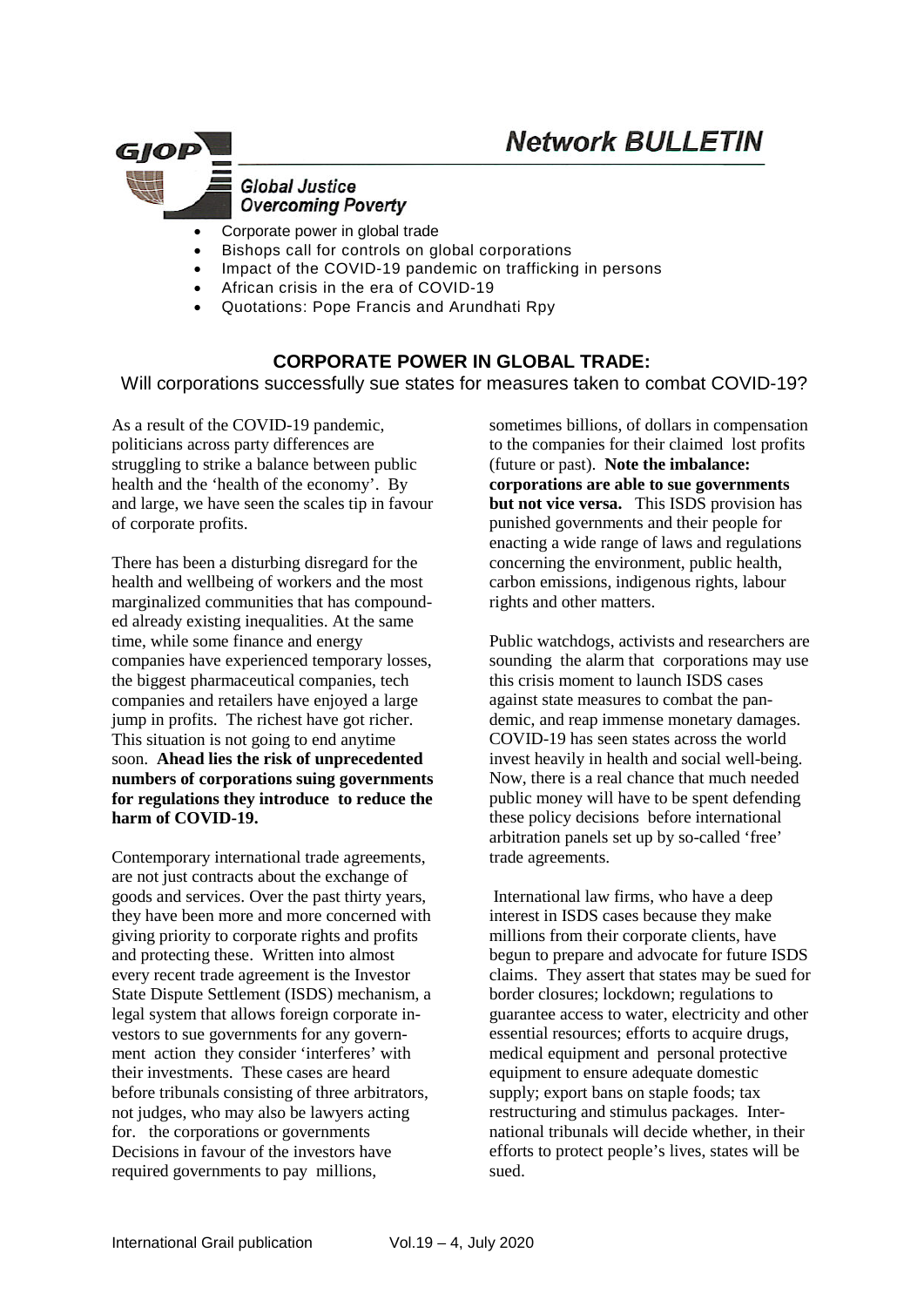[Currently, there are 343 ISDS claims pending](https://longreads.tni.org/pandemic-profiteers)  [across the world. At the end of 2018, tribunal](https://longreads.tni.org/pandemic-profiteers)  decisions in favour [of corp-orations had cost](https://longreads.tni.org/pandemic-profiteers)  [the world's governments US\\$88 billion in](https://longreads.tni.org/pandemic-profiteers)  [compensation payments to foreign investors.](https://longreads.tni.org/pandemic-profiteers) Argentina has had the highest number of ISDS claims against it. Spain ranks second The costs of ISDS claims have contributed to the debt burden of the Global South and the pandemic has only worsened it further. Any country will suffer greatly from these legal battles; and for countries like Spain and Argentina, more legal bills and potential settlements could be catastrophic.

We must call for more equitable policies and stronger protections for those most impacted by this pandemic. We must also ensure that

governments can respond to this demand for justice without being threatened by investorstate lawsuits.

Corporations getting richer during a pandemic and law firms preparing their corporate clients to prosecute governments really highlight just how much power corporations hold around the globe**. This supranational legal system of ISDS is designed for and by corporations and systemically provides extreme privileges to foreign investors at the expense of people and the planet, We need to dismantle this unjust system as soon a possible**.

*Source: Jesse Wattam, Coordinator Trade Justice Network, Canada, [http://behindthenumbers.ca/](http://behindthenumbers.ca/2020/07/08) Condensed and slightly edited by Mary Boyd.*

# **BISHOPS CALL FOR CONTROLS ON GLOBAL CORPORATIONS**

Early this month on 6 July, 110 Catholic bishops, from 33 countries in Europe, Africa, Asia and Latin America<sup>[1](#page-1-0)</sup>, issued a Statement deploring the 'abuses' of large 'irresponsible' companies and asserting the urgent need for enforceable regulations to control their behaviour.

They refer to corporations' scandalous evasion of taxes that could build and maintain public services such as hospitals and schools, their polluting of soils, water and air, their land grabbing, deforestation and other forms of environmental degradation, as well as their complicity in gross human rights violations in their supply chains around the world, such as forced labour of adults and children, even killing of human rights defenders. The

bishops also protest against the Investor State Dispute Settlement (ISDS) provisions in trade agreements that protect corporate profits, despite these injustices. (See report above.)

They assert that guidelines and standards dependent on voluntary compliance have failed to bring change **Now is the time, they say, for the European Union to lead the way to establishing global legislation that holds companies accountable for the damage they have caused and are causing.**

*Source: Ref. [www.cidse.org/2020/07/06/](http://www.cidse.org/2020/07/06/)  Available in [.Deutsche,](https://www.cidse.org/language/deutsche/) [Español,](https://www.cidse.org/language/espanol/) English, Français, [Italiano.](https://www.cidse.org/language/italiano/) [Português.](https://www.cidse.org/language/portugues/) This statement, briefly reviewed here by Alison Healey, is strong, clear ,and unequivocal.*

The overriding consideration, never to be forgotten, is that we are all members of the one human family. The moral obligation to care for one another flows from this fact, as does the correlative principle of putting the human person, rather than the mere pursuit of power and profit, at the very centre of public policy.

*(Pope Francis to the World Economic Forum, Davos, Switzerland, 24 January 2020.)*

India, Italy, Luxembourg, Malawi, Mexico, Morocco, Myanmar,Netherlands, Paraguay, Peru, Philippines, Portugal, South Africa, Sri Lanka, Switzerland, Uganda.

<span id="page-1-0"></span><sup>&</sup>lt;sup>1</sup> Argentina, Austria, Belgium, Bolivia, Brazil, Central African Republic, Chad, Colombia, Democratic Republic of Congo, Ecuador, Egypt, Ethiopia, France,Germany, Guatemala, Honduras,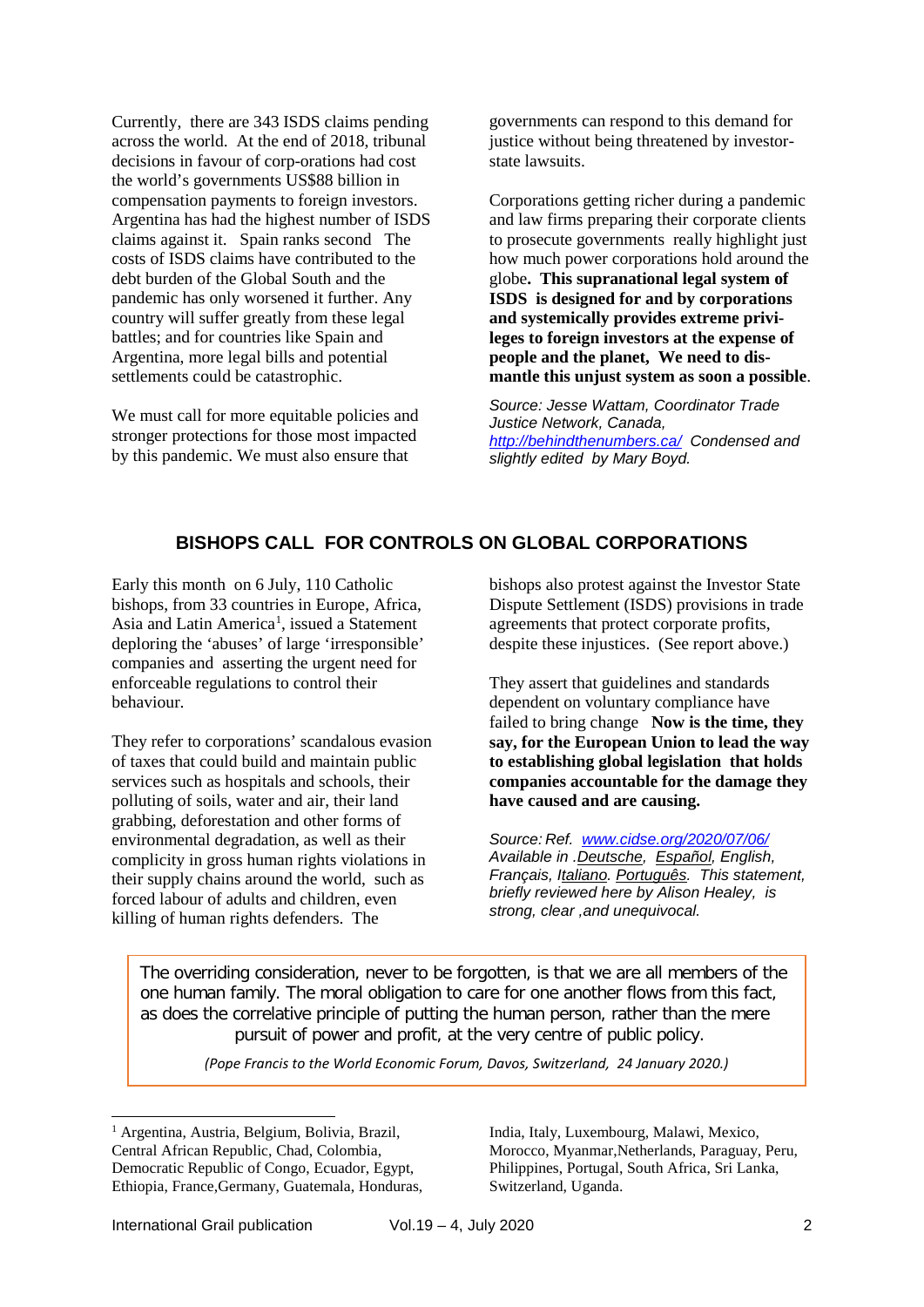## **IMPACT OF THE COVID-19 PANDEMIC ON TRAFFICKING IN PERSONS**

 $\mathbb{R}^2$ 

Everywhere governments are adopting unprecedented measures to 'flatten the curve' on the graph showing the rise of COVID-19 infections. They include enforced quarantine, curfews and lockdowns, travel restrictions and limitations on economic activities and public and social life. These regulations and increased police presence at borders and on the streets seem to be deterring crime; at the same time they can drive crime further underground.

Criminals who traffic persons are adjusting their business practices to the new conditions, particularly in their abuse of modern communications and technology. COVID-19 also interferes with the capacity of state authorities and non-governmental organizations to provide essential services to the victims of this crime. Most importantly, **the pandemic has exposed and worsened the deeply entrenched, systemic social and economic inequalities that are major causes of human trafficking.**

Identifying victims of trafficking is difficult even in normal circumstances, because:

- they are often exploited in illegal, informal or unregulated sectors of our society, such us petty crime, the sex industry, drug cultivation and trafficking, agriculture, building construction, domestic work;
- organized crime is skilled in hiding its aspirations in plain sight;
- victims are unwilling or unable to report their victimization; and
- law enforcement has limited ability to detect this crime.

Now, COVID-19 is making the task of identifying and helping victims of human trafficking even more difficult. As well, their situation may expose them to contracting the virus and they have less access to healthcare to ensure their recovery. Offering them practical support has become a challenge, because the pandemic has caused countries to change their priorities during this time. Dramatic increases in unemployment and reductions in income, especially for low-wage and informal-sector workers, mean that large

numbers of people who are already vulnerable find themselves in even more precarious circumstances. In the garment industry, agriculture and farming, manufacturing and domestic work - the sectors where trafficking is most often found - millions of people who were living in subsistence conditions have lost their wages. Those who continue to work in these sectors may face even more exploitation, because their employers want to lower production costs to cope with economic difficulties, and there is less control by authorities.

Non-government organisations (NGOs) working with the United Nations Office on Drugs and Crime (UNODC) report that: a significant number of those they support have lost their sources of income and access to food staples, as a result of government measures to control the pandemic; and loan sharks promising low interest loans to these people are increasing their prospects of debtbondage. Thus, a vulnerable population has now become even more exposed to the risks of severe exploitation as they try to find a way to secure their livelihoods.

**Children are at a heightened risk of exploitation:** school closures have impeded their access not only to education but also to a main source of shelter and nourishment. In some countries more children are forced onto the streets in search of food and income, heightening their risk of infection and trafficking.

People are trafficked for many purposes: turning children into soldiers, forced begging, sexual exploitation, forced marriage, selling children, removal of organs, forced labour.

No matter what the effects on national budgets and economies, countries must adjust their assistance programs to the new and extraordinary circumstances created by the pandemic and its aftermath and continue to support anti-trafficking work.

*Source: United Nations Office on Drugs and Crime, Response to COVID-19. Condensed by Mary Bo*

International Grail publication Vol.19 – 4, July 2020 3